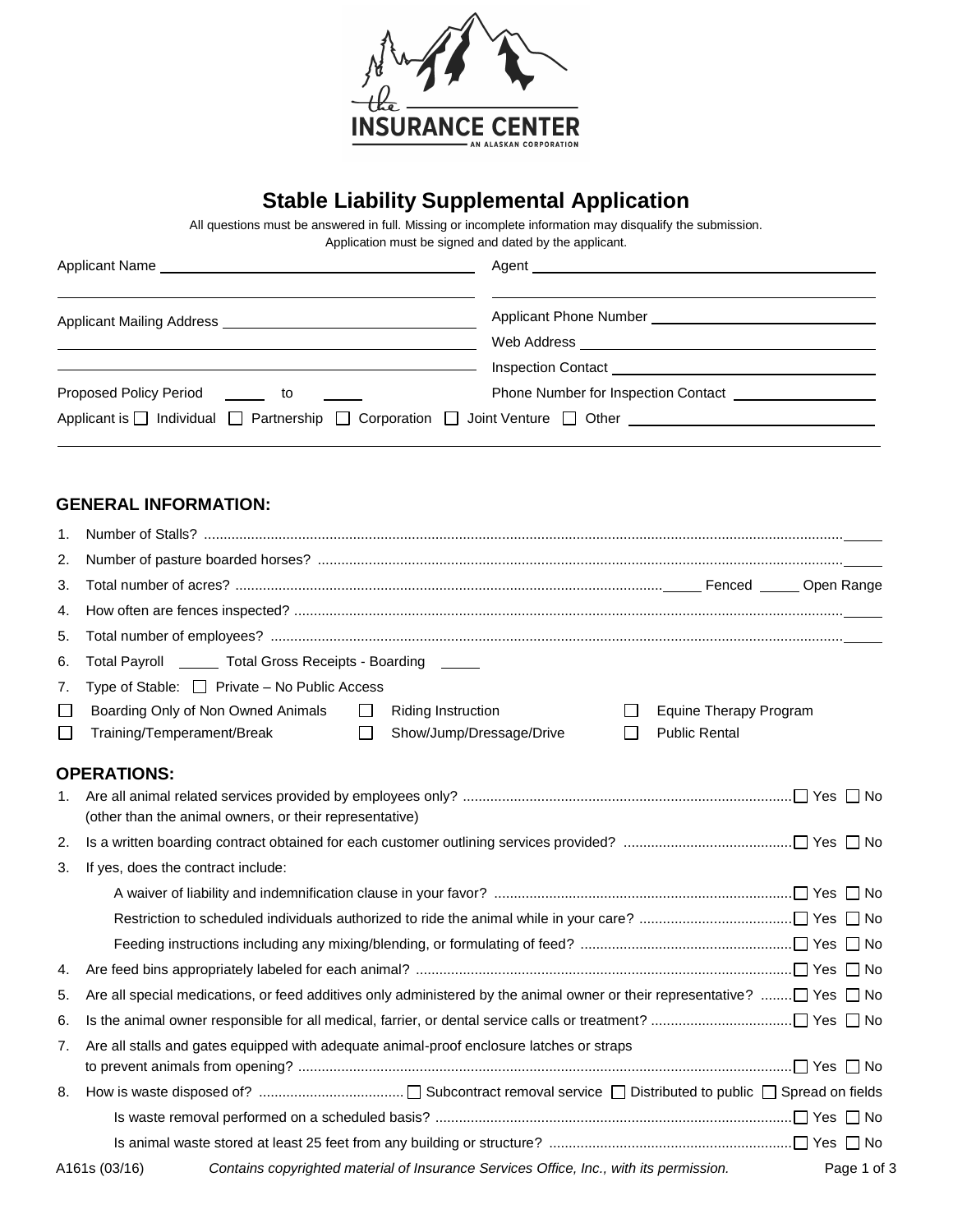#### **Explain ALL NO Responses in the section below:**

## **ADDITIONAL EXPOSURES:**

| 1. |                                                                                                                                                                                                                                                                                                              |
|----|--------------------------------------------------------------------------------------------------------------------------------------------------------------------------------------------------------------------------------------------------------------------------------------------------------------|
| 2. |                                                                                                                                                                                                                                                                                                              |
| 3. |                                                                                                                                                                                                                                                                                                              |
| 4. |                                                                                                                                                                                                                                                                                                              |
|    |                                                                                                                                                                                                                                                                                                              |
|    |                                                                                                                                                                                                                                                                                                              |
|    |                                                                                                                                                                                                                                                                                                              |
| 5. |                                                                                                                                                                                                                                                                                                              |
| 6. | Are Special Events conducted on the premises (rodeos, horse shows, or other equine sporting events)?  Yes □ No                                                                                                                                                                                               |
|    | If yes, request the appropriate Supplemental Application(s):<br>Horse Drawn Vehicle Rides Supplemental Application (A096s)<br>Livestock Related Exposures Supplemental Application (Including Rodeo or Other Special Events, Auctions, Stock Yards) (S364s)<br>Special Event Supplemental Application (S305) |
|    | Explain all YES Responses in the section below:                                                                                                                                                                                                                                                              |
|    |                                                                                                                                                                                                                                                                                                              |

## **PLEASE READ BELOW AND COMPLETE SIGNATURE BLOCK ON LAST PAGE**

I have reviewed this application for accuracy before signing it. As a condition precedent to coverage, I hereby state that the information contained herein is true, accurate and complete and that no material facts have been omitted, misrepresented or misstated. I know of no other claims or lawsuits against the applicant and I know of no other events, incidents or occurrences which might reasonably lead to a claim or lawsuit against the applicant. I understand that this is an application for insurance only and that completion and submission of this application does not bind coverage with any insurer.

**IMPORTANT NOTICE:** As part of our underwriting procedure, a routine inquiry may be made to obtain applicable information concerning character, general reputation, personal characteristics, and mode of living. Upon written request, additional information as to the nature and scope of the report, if one is made, will be provided.

#### **FRAUD STATEMENT FOR THE STATE(S) OF:**

**Alabama, Alaska, Arizona, Arkansas, California, Connecticut, Delaware, District of Columbia, Georgia, Idaho, Illinois, Indiana**, **Iowa, Louisiana**, **Massachusetts**, **Michigan**, **Minnesota, Mississippi**, **Missouri**, **Montana**, **Nebraska**, **Nevada, New Hampshire**, **North Carolina**, **North Dakota**, **Rhode Island, South Carolina**, **South Dakota**, **Texas**, **Utah**, **Vermont**, **West Virginia**, **Wisconsin**, **Wyoming**: Any person who knowingly presents a false or fraudulent claim for payment of a loss or benefit or knowingly presents false information in an application for insurance is guilty of a crime and may be subject to fines and confinement in prison.

**Colorado:** It is unlawful to knowingly provide false, incomplete, or misleading facts or information to an insurance company for the purpose of defrauding or attempting to defraud the company. Penalties may include imprisonment, fines, denial of insurance, and civil damages. Any insurance company or agent of an insurance company who knowingly provides false, incomplete, or misleading facts or information to a policyholder or claimant for the purpose of defrauding or